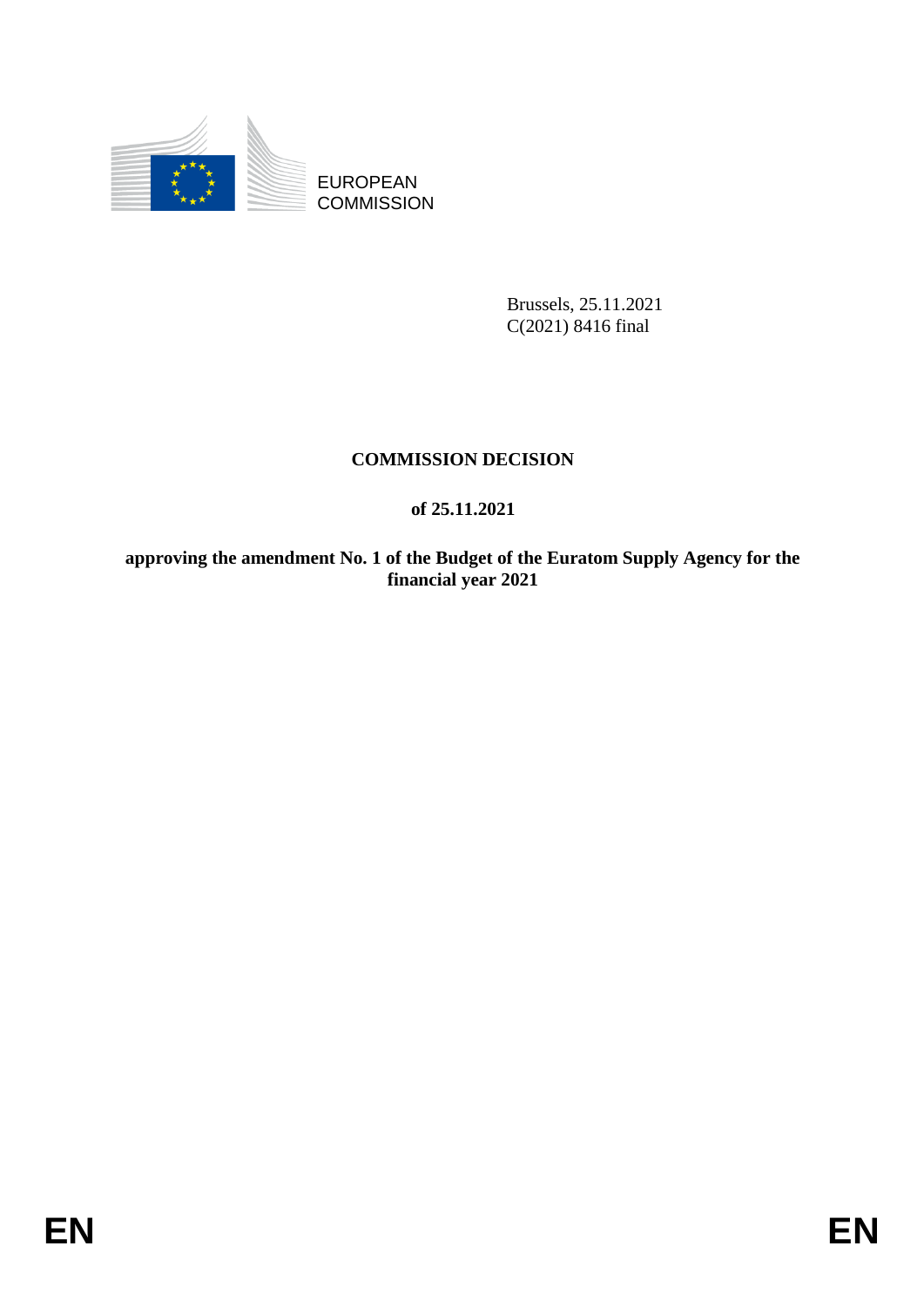#### **COMMISSION DECISION**

#### **of 25.11.2021**

#### **approving the amendment No. 1 of the Budget of the Euratom Supply Agency for the financial year 2021**

#### THE EUROPEAN COMMISSION,

Having regard to the Treaty establishing the European Atomic Energy Community and in particular Article 54 therof,

Having regard to the Statutes of the Euratom Supply Agency<sup>1</sup>, and in particular Article 7 thereof,

Having regard to the opinion of the Advisory Committee of the Agency, delivered on 7 October 2021,

Having regard to Regulation (EU, Euratom) 2018/1046 of the European Parliament and the Council of 18 July 2018 on the financial rules applicable to the general budget of the European Union, amending Regulations (EU) No 1296/2013, (EU) No 1301/2013, (EU) No 1303/2013, (EU) No 1304/2013, (EU) No 1309/2013, (EU) No 1316/2013, (EU) No 223/2014, (EU) No 283/2014, and Decision No 541/2014/EU and repealing Regulation (EU, Euratom) No 966/2012 and to the Euratom Supply Agency and in particular Article 68 thereof,

Having regard to the Commission decision No C(2020)8593 of 10 December 2020,

#### Whereas:

- (1) The Council of the European Union has decided<sup>2</sup> not to introduce the charge on transactions provided for in Article 54 of the Treaty establishing the European Atomic Energy Community and in the Statutes of the Euratom Supply Agency.
- (2) The Agency's own revenue (interest on its capital investments) is low (estimated at less than EUR 300 per year) and is not sufficient to cover its operating expenses.
- (3) The Agency therefore requires a contribution from the Commission to cover its expenses that are not covered directly by the Commission budget.
- (4) The Agency handles information, under chapters 6 and 8 of the Euratom Treaty, stemmming from commercial contracts between private companies from the nuclear industry, which are subject to the Agency's signature for the purposes of their conclusion and then stored in the Agency's IT systems.
- (5) The Agency has started the IT project NOEMI ("Nuclear Observatory and ESA Management of Information"), endorsed by the Commission's Information Technology and Cybersecurity Board, in order to redesign and rebuild its current IT system Pluto while revisiting its business processes.

 $\mathbf{1}$ <sup>1</sup> Council Decision of 12 February 2008 establishing Statutes for the Euratom Supply Agency (2008/114/EC, Euratom), OJ L 41, 15.2.2008.

<sup>&</sup>lt;sup>2</sup> At the 23rd meeting of the Council of the European Atomic Energy Community held in Brussels on 1 and 2 February 1960.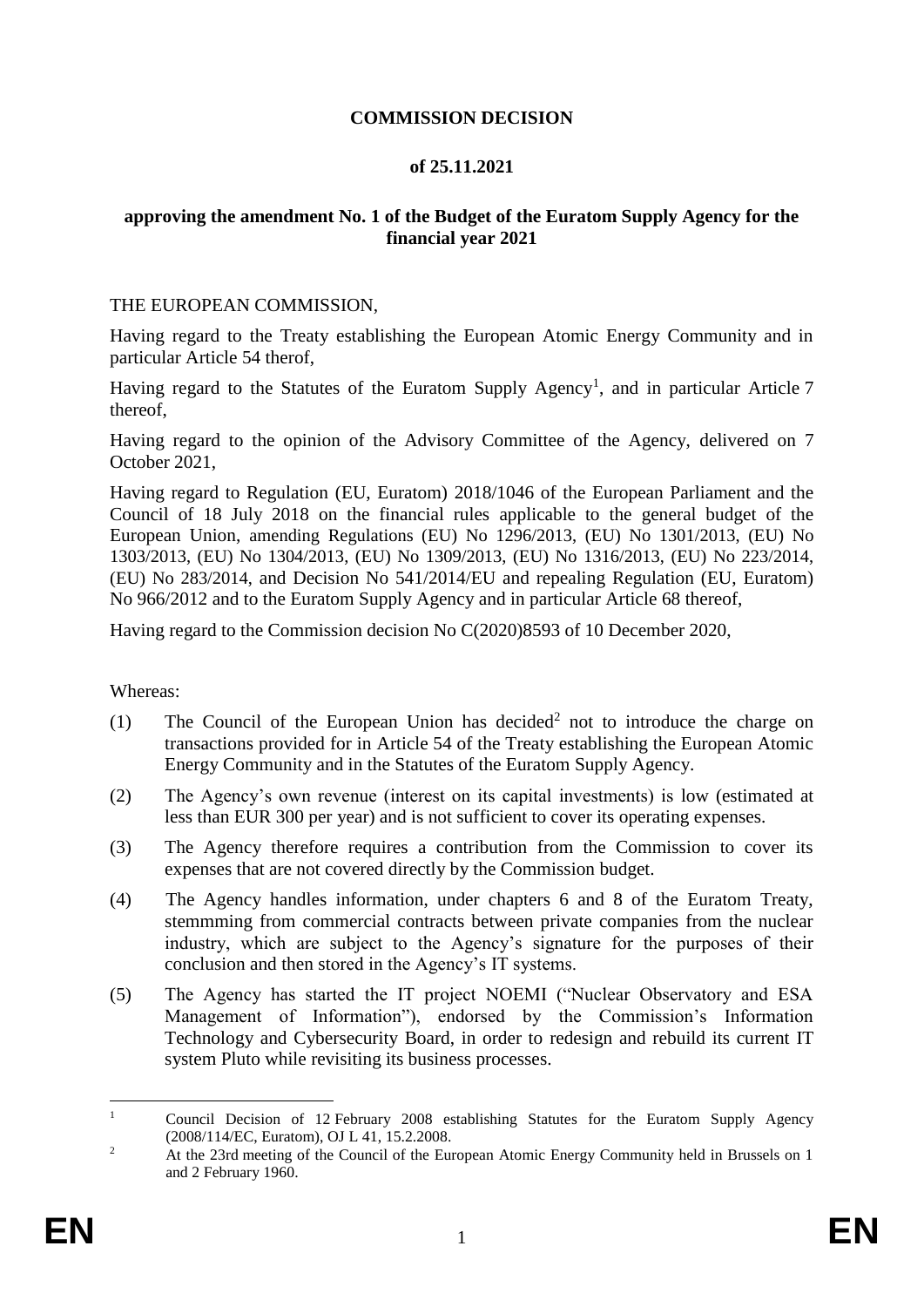- (6) The Agency intends to reallocate the amounts of money that could not be spent in 2021 due to the low implementation of certain budget lines under the sanitary crisis to support the transition to the new IT system NOEMI.
- (7) The statement of revenue in the Agency's Budget for 2021, as approved by Commission Decision C(2020) 8593, amounts to EUR 210 000. Within this limit, the statement of expenditure of the Budget for the financial year 2021, as approved by Commission Decision C(2020)8593, has to be amended.
- (8) In accordance with Article 7(9) of the Agency's Statutes, any modification of the budget shall be the subject of an amending budget adopted by the same procedure as the initial budget.

HAS DECIDED AS FOLLOWS:

#### *Sole Article*

The Amendment No. 1 of the Budget of the Euratom Supply Agency for the financial year 2021, applying internal transfers between titles and budget lines of the statement of expenditure to support the transition to the new IT system NOEMI, as set out in the Annex, is hereby approved.

Done at Brussels, 25.11.2021

*For the Commission Kadri SIMSON Member of the Commission*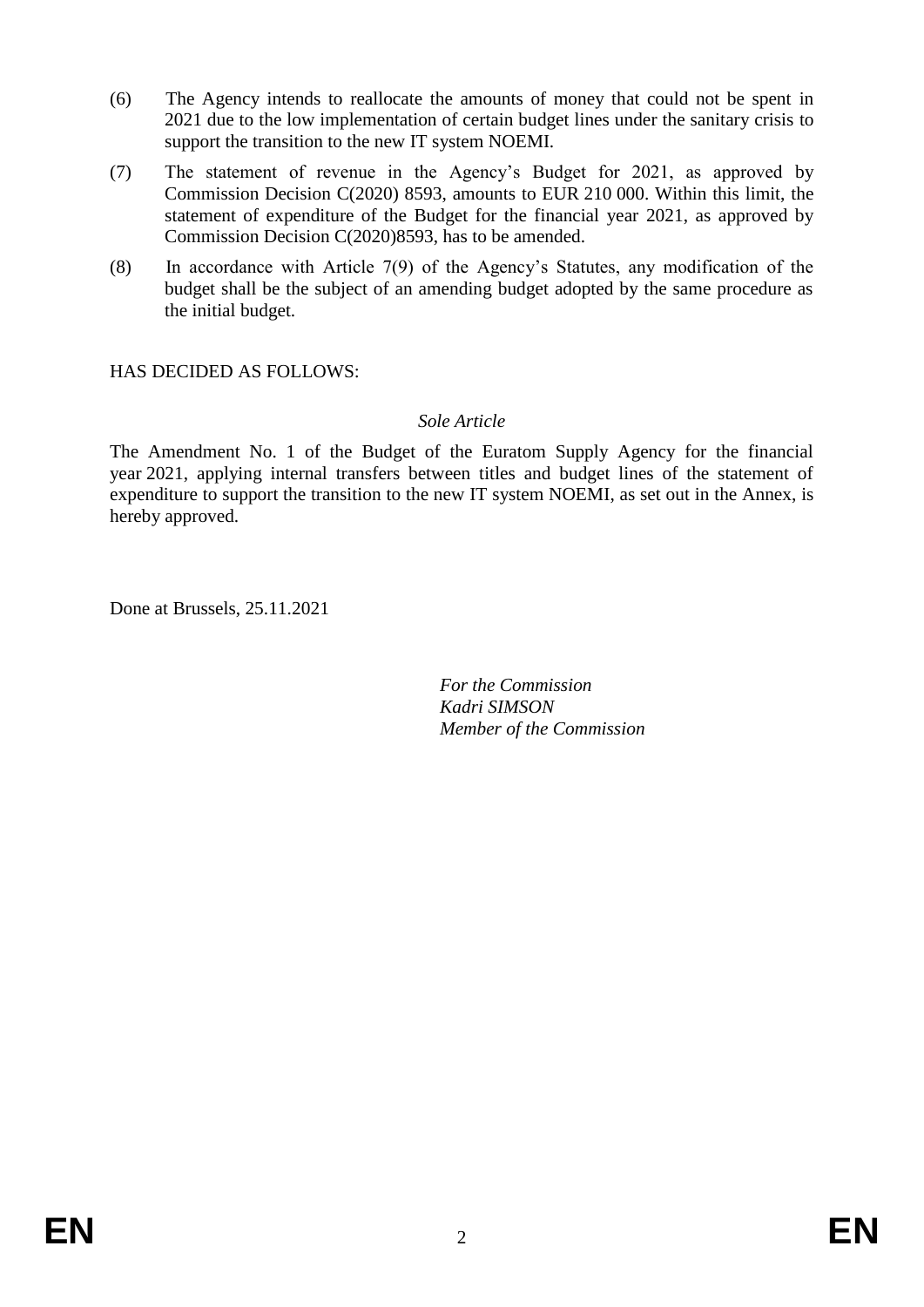## EURATOM SUPPLY AGENCY BUDGET 2021 AMENDMENT No. 1 (based on budget execution of 28/09/2021)

28/09/2021

**AC2021-Doc19**

## **STATEMENT OF REVENUE**

| Title<br><b>Chapter</b> | <b>Heading</b>                                 | <b>New amount</b><br><b>Budget 2021</b> | <b>Budget</b><br><b>Amendment</b><br>1/2021 | <b>Internal</b><br>transfer<br>$2/2021^{(3)}$ | <b>Internal</b><br>transfer<br>$1/2021^{(2)}$ | <b>Adopted</b><br>Budget 2021 <sup>(1)</sup> | <b>Budget</b><br>outturn 2020 | <b>Comments</b>                                                                                |
|-------------------------|------------------------------------------------|-----------------------------------------|---------------------------------------------|-----------------------------------------------|-----------------------------------------------|----------------------------------------------|-------------------------------|------------------------------------------------------------------------------------------------|
| <b>Article</b>          |                                                |                                         |                                             |                                               |                                               |                                              |                               |                                                                                                |
| Item                    |                                                |                                         |                                             |                                               |                                               |                                              |                               |                                                                                                |
|                         | 1 EU contribution<br>100 EU contribution       | 210.000,00                              | 0,00                                        | 0,00                                          | 0,00                                          | 210.000,00                                   | 230.000,00                    |                                                                                                |
|                         | Article 100 - Total                            | 210.000,00                              | 0,00                                        | 0,00                                          | 0,00                                          | 210.000,00                                   | 230.000,00                    |                                                                                                |
|                         | Chapter 10 - Total                             | 210.000,00                              | 0,00                                        | 0,00                                          | 0,00                                          | 210.000,00                                   | 230.000,00                    |                                                                                                |
|                         | Title 1 - Total                                | 210.000,00                              | 0,00                                        | 0,00                                          | 0,00                                          | 210.000,00                                   | 230.000,00                    |                                                                                                |
|                         | 5 Administrative activity<br>520 Bank interest | 0,00                                    | 0,00                                        | 0,00                                          | 0,00                                          | 0,00                                         |                               | 248,78 This item is intended to record revenue from bank interest on the Agency's<br>accounts. |
|                         | Article 520 - Total                            | 0,00                                    | 0,00                                        | 0,00                                          | 0,00                                          | 0,00                                         | 248,78                        |                                                                                                |
|                         | Chapter 52 - Total                             | 0,00                                    | 0,00                                        | 0,00                                          | 0,00                                          | 0,00                                         | 248,78                        |                                                                                                |
|                         | Title 5 - Total                                | 0,00                                    | 0,00                                        | 0,00                                          | 0,00                                          | 0,00                                         | 248,78                        |                                                                                                |
|                         | <b>TOTAL</b>                                   | 210.000,00                              | 0,00                                        | 0,00                                          | 0,00                                          | 210.000,00                                   | 230.248,78                    |                                                                                                |

## **STATEMENT OF EXPENDITURE**

|                |                                                                | <b>New amount</b>  | <b>Budget</b>    | <b>Internal</b> | <b>Internal</b> | <b>Adopted</b>        | <b>Budget</b> |                                                                                                                                                                 |
|----------------|----------------------------------------------------------------|--------------------|------------------|-----------------|-----------------|-----------------------|---------------|-----------------------------------------------------------------------------------------------------------------------------------------------------------------|
|                |                                                                | <b>Budget 2021</b> | <b>Amendment</b> | transfer        | transfer        | <b>Budget 2021(1)</b> | outturn 2020  |                                                                                                                                                                 |
| <b>Title</b>   | <b>Heading</b>                                                 |                    | 1/2021           | 2/2021(3)       | 1/2021(2)       |                       |               | <b>Comments</b>                                                                                                                                                 |
| <b>Chapter</b> |                                                                |                    |                  |                 |                 |                       |               |                                                                                                                                                                 |
| <b>Article</b> |                                                                |                    |                  |                 |                 |                       |               |                                                                                                                                                                 |
| Item           |                                                                |                    |                  |                 |                 |                       |               |                                                                                                                                                                 |
|                |                                                                |                    |                  |                 |                 |                       |               |                                                                                                                                                                 |
|                | 1 Staff                                                        |                    |                  |                 |                 |                       |               |                                                                                                                                                                 |
|                |                                                                |                    |                  |                 |                 |                       |               |                                                                                                                                                                 |
|                | 13 Missions and duty travel                                    |                    |                  |                 |                 |                       |               |                                                                                                                                                                 |
|                | 130 Mission expenses, travel and other<br>incidental expenses  |                    |                  |                 |                 |                       |               |                                                                                                                                                                 |
|                | 1300 Mission expenses, travel and other                        | 2.500,00           | $-11.500,00$     | 0,00            | 0,00            | 14.000,00             |               | 6.500,00 This appropriation is intended to cover expenditure on transport costs,                                                                                |
|                | incidental expenses                                            |                    |                  |                 |                 |                       |               | daily subsistence allowances and the ancillary or exceptional expenses<br>incurred by statutory staff while on mission in the interest of the service, in       |
|                |                                                                |                    |                  |                 |                 |                       |               | accordance with the provisions of the Staff Regulations of officials of the                                                                                     |
|                |                                                                |                    |                  |                 |                 |                       |               | European Union.                                                                                                                                                 |
|                |                                                                |                    |                  |                 |                 |                       |               |                                                                                                                                                                 |
|                | Article 130                                                    | 2.500,00           | $-11.500,00$     | 0,00            | 0,00            | 14.000,00             | 6.500,00      |                                                                                                                                                                 |
|                | Chapter 13 - Total                                             | 2.500,00           | $-11.500,00$     | 0,00            | 0,00            | 14.000,00             | 6.500,00      |                                                                                                                                                                 |
|                |                                                                |                    |                  |                 |                 |                       |               |                                                                                                                                                                 |
|                | 17 Entertainment and representation expenses                   |                    |                  |                 |                 |                       |               |                                                                                                                                                                 |
|                | 170 Representation expenses for staff                          |                    |                  |                 |                 |                       |               |                                                                                                                                                                 |
|                | 1700 Representation expenses, events and                       | 1.000,00           | 0,00             | 0,00            | 0,00            | 1.000,00              |               | 0,00 This appropriation is intended to cover the cost officially incurred by<br>persons officially representing the Agency including costs incurred for         |
|                | internal meetings                                              |                    |                  |                 |                 |                       |               | miscellaneous receptions and internal meetings.                                                                                                                 |
|                | Article 170                                                    | 1.000,00           | 0,00             | 0,00            | 0,00            | 1.000,00              | 0,00          |                                                                                                                                                                 |
|                | <b>Chapter 17 - Total</b>                                      | 1.000,00           | 0,00             | 0,00            | 0,00            | 1.000,00              | 0,00          |                                                                                                                                                                 |
|                |                                                                |                    |                  |                 |                 |                       |               |                                                                                                                                                                 |
|                | Title 1 - Total                                                | 3.500,00           | $-11.500,00$     | 0,00            | 0,00            | 15.000,00             | 6.500,00      |                                                                                                                                                                 |
|                |                                                                |                    |                  |                 |                 |                       |               |                                                                                                                                                                 |
|                |                                                                |                    |                  |                 |                 |                       |               |                                                                                                                                                                 |
|                | 2 Buildings, equipment and miscellaneous operating expenditure |                    |                  |                 |                 |                       |               |                                                                                                                                                                 |
|                | 22 Movable property and associated costs                       |                    |                  |                 |                 |                       |               |                                                                                                                                                                 |
|                | 225 Documentation and library expenditure                      |                    |                  |                 |                 |                       |               |                                                                                                                                                                 |
|                | 2255 Subscriptions and purchase of<br>information media        | 12.077,26          | $-1.922,74$      | 0,00            | 0,00            | 14.000,00             |               | 17.386,18 This appropriation is intended to cover: the purchase of books and other<br>works in hard copy and in electronic form for the library; expenditure on |
|                |                                                                |                    |                  |                 |                 |                       |               | subscriptions to newspapers, specialist periodicals, official journals,<br>parliamentary papers, foreign trade statistics, press agency bulletins and           |
|                |                                                                |                    |                  |                 |                 |                       |               | various other specialised publications; the cost of subscriptions and                                                                                           |
|                |                                                                |                    |                  |                 |                 |                       |               | access to electronic information services and external data bases and the<br>acquisition of electronic media (CD-ROMs etc.); the training and support           |
|                |                                                                |                    |                  |                 |                 |                       |               | required for accessing this information; copyright fees.                                                                                                        |
|                |                                                                |                    |                  |                 |                 |                       |               |                                                                                                                                                                 |
|                | Article 225                                                    | 12.077,26          | $-1.922,74$      | 0,00            | 0,00            | 14.000,00             | 17.386,18     |                                                                                                                                                                 |
|                |                                                                |                    |                  |                 |                 |                       |               |                                                                                                                                                                 |
|                | Chapter 22 - Total                                             | 12.077,26          | $-1.922,74$      | 0,00            | 0,00            | 14.000,00             | 17.386,18     |                                                                                                                                                                 |
|                |                                                                |                    |                  |                 |                 |                       |               |                                                                                                                                                                 |
|                | 23 Current administrative expenditure                          |                    |                  |                 |                 |                       |               |                                                                                                                                                                 |
|                | 232 Financial charges                                          | 500,00             | 0,00             | 0,00            | 0,00            | 500,00                |               | 500,00 This appropriation is intended to cover bank charges and the cost of the                                                                                 |
|                | 2320 Bank charges                                              |                    |                  |                 |                 |                       |               | connection to the interbank telecommunications network.                                                                                                         |
|                | Article 232                                                    | 500,00             | 0,00             | 0,00            | 0,00            | 500,00                | 500,00        |                                                                                                                                                                 |
|                |                                                                |                    |                  |                 |                 |                       |               |                                                                                                                                                                 |
|                | 233 Legal charges                                              |                    |                  |                 |                 |                       |               |                                                                                                                                                                 |
|                | 2330 Legal costs                                               | 0,00               | 0,00             | 0,00            | 0,00            | 0,00                  |               | 0,00 This appropriation is intended to cover costs which may be awarded<br>against the Agency by the Court of Justice, the General Court or national            |
|                |                                                                |                    |                  |                 |                 |                       |               | courts, the cost of hiring outside lawyers/legal advisers to represent the<br>Agency in Union and national courts.                                              |
|                | 2339 Fines                                                     | 0,00               | 0,00             | 0,00            | 0,00            | 0,00                  |               | 0.00 This appropriation is intended to cover the damages and interest                                                                                           |
|                |                                                                |                    |                  |                 |                 |                       |               | expenses, agreed compensation through amicable settlement and<br>administrative fines.                                                                          |
|                | Article 233                                                    | 0,00               | 0,00             | 0,00            | 0,00            | 0,00                  | 0,00          |                                                                                                                                                                 |
|                |                                                                |                    |                  |                 |                 |                       |               |                                                                                                                                                                 |
|                | 235 Other operating expenditure                                |                    |                  |                 |                 |                       |               |                                                                                                                                                                 |
|                | 2350 Membership of nuclear organisations                       | 3.500,00           | 0,00             | 0,00            | 0,00            | 3.500,00              |               | 2.861,53 This appropriation is intended to cover membership of nuclear<br>organisations relevant to the Agency's activities.                                    |
|                | Article 235                                                    |                    | 0,00             | 0,00            | 0,00            | 3.500,00              | 2.861,53      |                                                                                                                                                                 |
|                |                                                                | 3.500,00           |                  |                 |                 |                       |               |                                                                                                                                                                 |
|                | Chapter 23 - Total                                             | 4.000,00           | 0,00             | 0,00            | 0,00            | 4.000,00              | 3.361,53      |                                                                                                                                                                 |

#### C\_2021\_8416\_1\_EN\_annexe\_acte\_autonome\_nlw\_part1\_v1.xlsx 1/2